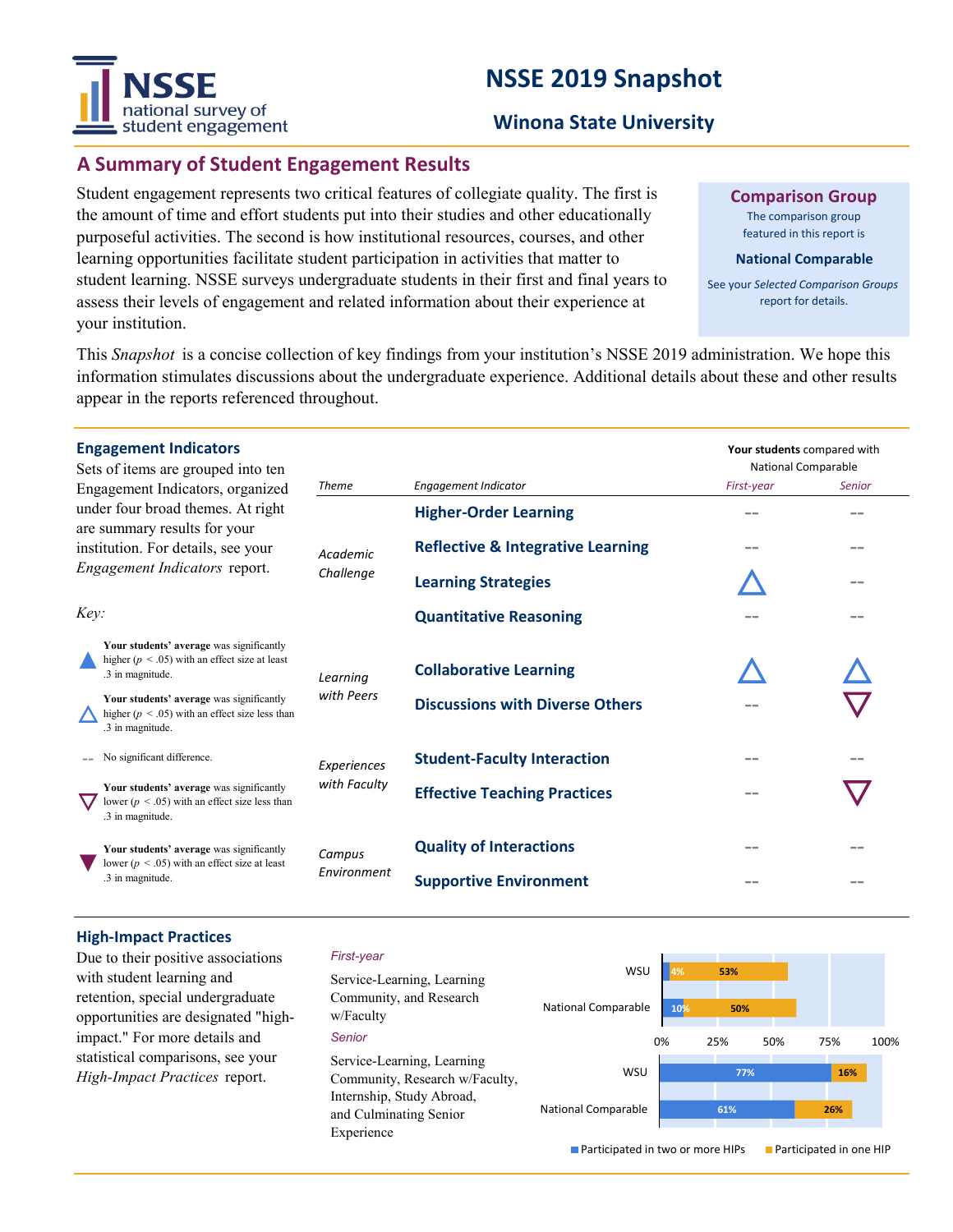

# **NSSE 2019 Snapshot**

### **Winona State University**

### **Academic Challenge: Additional Results**

The Academic Challenge theme contains four Engagement Indicators as well as several important individual items. The results presented here provide an overview of these individual items. For more information about the Academic Challenge theme, see your *Engagement Indicators* report. To further explore individual item results, see your *Frequencies and Statistical Comparisons,* the *Major Field Report,* the *Online Institutional Report,* or the Report Builder.

#### **Time Spent Preparing for Class**



#### **Reading and Writing**

These figures summarize the number of hours your students spent reading for their courses and the average number of pages of assigned writing compared to students in your comparison group. Each is an estimate calculated from two or more separate survey questions.



0 10 20 30

Average Hours per Week Preparing for Class

#### **Challenging Students to Do Their Best Work <b>Academic Emphasis**

To what extent did students' courses challenge them to do their best work? Response options ranged from  $1 =$  "Not at all" to  $7 =$  "Very much."



How much did students say their institution emphasizes spending significant time studying and on academic work? Response options included "Very much," "Quite a bit," "Some," and "Very little."

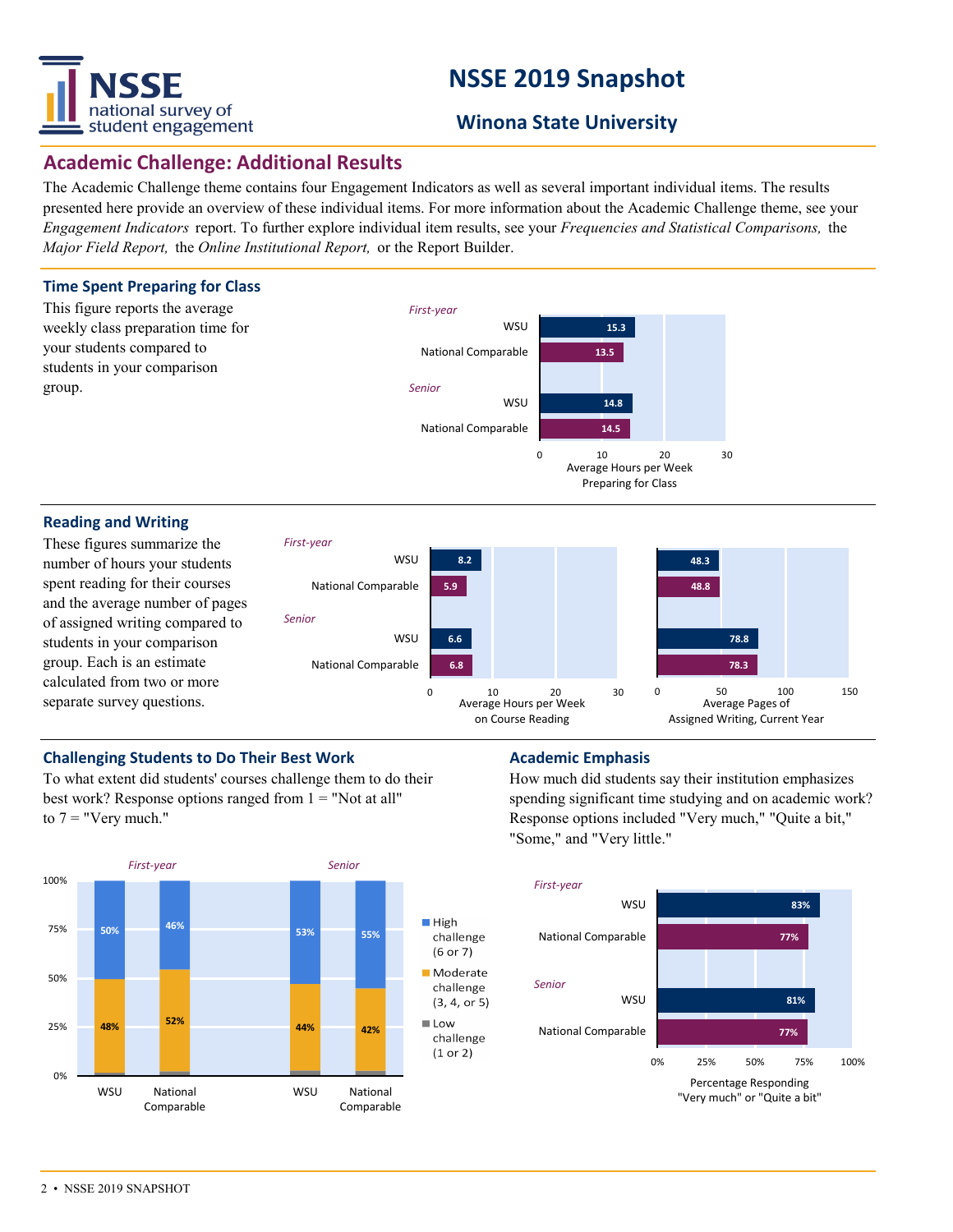# national survey of student engagement

# **NSSE 2019 Snapshot**

### **Winona State University**

#### **Item Comparisons**

By examining individual NSSE questions, you can better understand what contributes to your institution's performance on the Engagement Indicators. This section displays the five questions<sup>a</sup> on which your students scored the highest and the five questions on which they scored the lowest, relative to students in your comparison group. Parenthetical notes indicate whether an item belongs to a specific Engagement Indicator or is a High-Impact Practice. While these questions represent the largest differences (in percentage points), they may not be the most important to your institutional mission or current program or policy goals. For additional results, see your *Frequencies and Statistical Comparisons* report.

#### **First‐year**

**Senior**

#### **Highest Performing Relative to National Comparable**

Spent more than 10 hours per week on assigned reading Spent more than 15 hours per week preparing for class Worked with other students on course projects or assignments (CL) Prepared for exams by discussing or working through course material w/other students (CL) Combined ideas from different courses when completing assignments<sup>b</sup> (RI)

#### **Lowest Performing Relative to National Comparable**

**Highest Performing Relative to National Comparable**

Combined ideas from different courses when completing assignments<sup>b</sup> (RI) Asked another student to help you understand course material (CL)

**Lowest Performing Relative to National Comparable**

Discussions with... People of a race or ethnicity other than your own (DD)

Discussions with... People from an economic background other than your own<sup>b</sup> (DD)

Instructors provided prompt and detailed feedback on tests or completed assignments (ET) Institution emphasis on encouraging contact among students from different backgrounds... $\mathcal{E}$  (SE)

Worked with other students on course projects or assignments<sup>b</sup> (CL)

Participated in an internship, co‐op, field exp., student teach., clinical placemt. (HIP)

About how many courses have included a community-based project (service-learning)? (HIP)

Instructors provided prompt and detailed feedback on tests or completed assignments (ET) Institution emphasis on attending events that address important social/econ./polit. issues (SE) Reached conclusions based on your own analysis of numerical information  $(...)^{\circ}$  (QR) Assigned more than 50 pages of writing $g^g$ Participated in a learning community or some other formal program where… (HIP)



Percentage Point Difference with National Comparable



#### Percentage Point Difference with National Comparable

a. The displays on this page draw from the items that make up the ten Engagement Indicators (EIs), six High-Impact Practices (HIPs), and the additional academic challenge items reported on page 2. Key to abbreviations for EI items: HO = Higher-Order Learning, RI = Reflective & Integrative Learning, LS = Learning Strategies, QR = Quantitative Reasoning, CL = Collaborative Learning, DD = Discussions with Diverse Others, SF = Student-Faculty Interaction, ET = Effective Teaching Practices, QI = Quality of Interactions, SE = Supportive Environment. HIP items are also indicated. Item numbering corresponds to the survey facsimile included in yournstitutional Report and available on the NSSE website.

b. Combination of students responding "Very often" or "Often." c. Combination of students responding "Very much" or "Quite a bit."

Instructors taught course sessions in an organized way (ET)

d. Rated at least 6 on a 7-point scale.

e. Percentage reporting at least "Some."

f. Estimate based on the reported amount of course preparation time spent on assigned reading.

g. Estimate based on number of assigned writing tasks of various lengths.